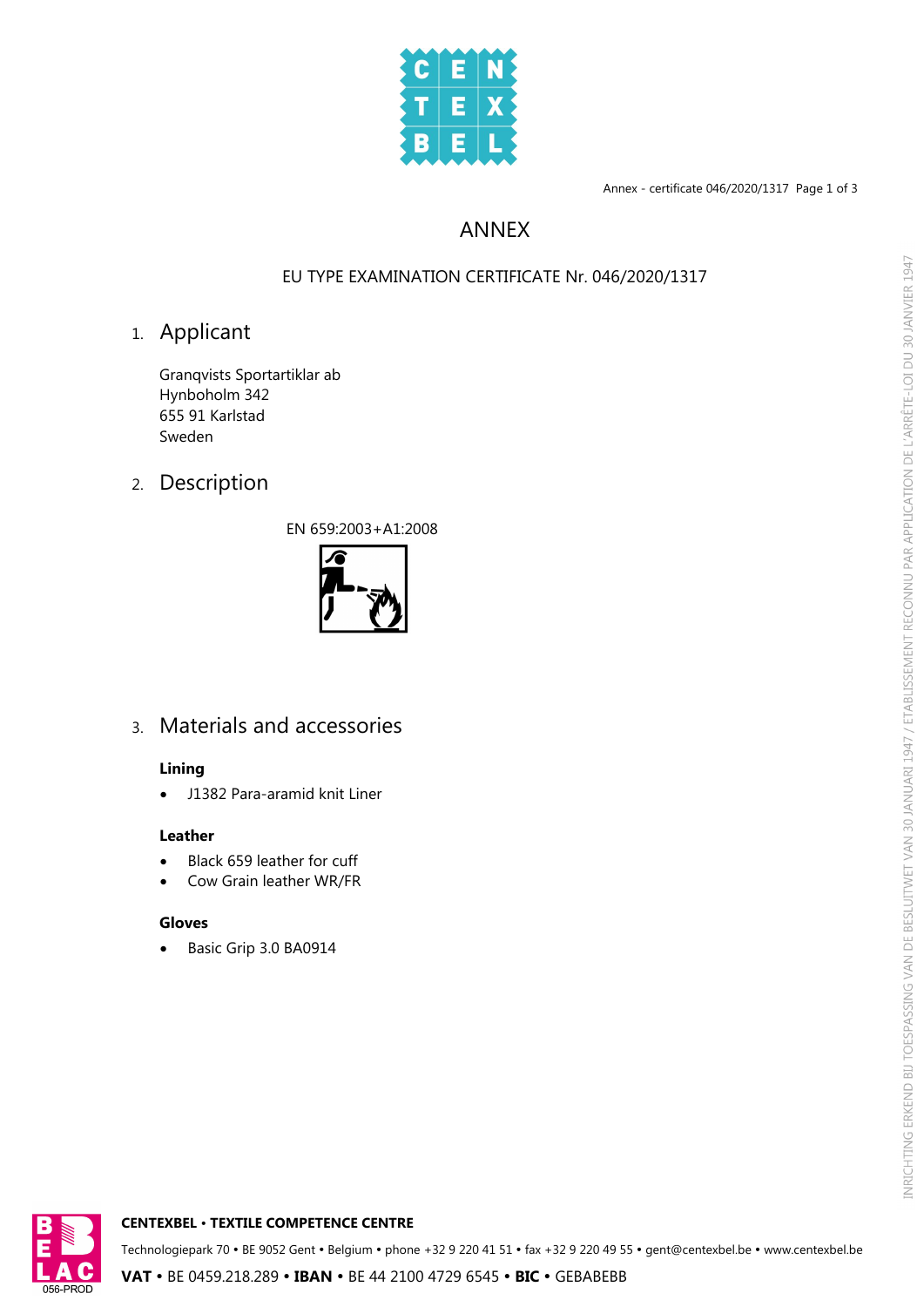

### 4. Technical documentation

### **Summary test results**

EN 420:2003+A1:2009 Leather **Black 659 leather for cuff**

| Method                          | <b>Description</b>          | Result      | <b>Class</b> |
|---------------------------------|-----------------------------|-------------|--------------|
| EN ISO 4045                     | pH - leather                | PASS        |              |
| §64 LFG-B B 82.02-3 (v) leather | AZO dyes for colored gloves | <b>PASS</b> |              |
| EN ISO 17075:2007               | Chromium determination      | <b>PASS</b> |              |

EN 420:2003+A1:2009 Leather **Cow Grain leather WR/FR**

| Method                          | <b>Description</b>          | Result | <b>Class</b> |
|---------------------------------|-----------------------------|--------|--------------|
| EN ISO 4045                     | pH - leather                | PASS   |              |
| §64 LFG-B B 82.02-3 (v) leather | AZO dyes for colored gloves | PASS   |              |
| EN ISO 17075:2007               | Chromium determination      | PASS   |              |

EN 420:2003+A1:2009 Gloves **Basic Grip 3.0 BA0914**

| <b>Method</b>    | <b>Description</b>          | Result      | <b>Class</b> |
|------------------|-----------------------------|-------------|--------------|
| EN 1413          | pH - textile                | <b>PASS</b> |              |
| EN 14362-1       | AZO dyes for colored gloves | <b>PASS</b> |              |
| EN 420 length    | Length                      | <b>PASS</b> |              |
| EN 420 dexterity | Dexterity                   | <b>PASS</b> | Level 4      |

EN 659:2003+A1:2008 Gloves **Basic Grip 3.0 BA0914**

| <b>Method</b>         | <b>Description</b>                         | <b>Result</b> | <b>Class</b> |
|-----------------------|--------------------------------------------|---------------|--------------|
| <b>EN 407</b>         | Burning behaviour                          | <b>PASS</b>   |              |
| <b>EN 367</b>         | Convection heat                            | <b>PASS</b>   |              |
| <b>EN ISO 6942</b>    | Radiant heat                               | <b>PASS</b>   |              |
| EN 702 250°C          | Contact heat                               | <b>PASS</b>   |              |
| ISO 17493             | Heat shrink                                | PASS          |              |
| EN 388 6.1            | Abrasion                                   | <b>PASS</b>   | Level 3      |
| EN 388 6.2            | Cut resistance                             | <b>PASS</b>   | Level 3      |
| EN 388 6.3            | Tear resistance                            | <b>PASS</b>   | Level 3      |
| EN 388 6.4            | Puncture resistance                        | <b>PASS</b>   | Level 4      |
| EN ISO 6530 NaOH, 40% | Resistance to liquid chemical penetration  | PASS          |              |
| EN ISO 6530 HCl, 36%  | Resistance to liquid chemical penetration  | PASS          |              |
| EN ISO 6530 H2SO4,30% | Resistance to liquid chemical penetration  | <b>PASS</b>   |              |
| EN ISO 6530 O-Xylene  | Resistance to liquid chemical penetration  | <b>PASS</b>   |              |
| EN ISO 13935-2        | Seam strenght                              | <b>PASS</b>   |              |
| ISO 15383             | Whole glove integrity test                 | <b>PASS</b>   |              |
| EN 659 3.15           | Removal of the gloves                      | <b>PASS</b>   |              |
| EN 420 size           | Size                                       | PASS          |              |
| EN 420 dexterity      | Dexterity                                  | <b>PASS</b>   | Level 4      |
| EN 20811              | Resistance to water penetration (optional) |               |              |

#### **CENTEXBEL** Ÿ **TEXTILE COMPETENCE CENTRE**

Technologiepark 70 • BE 9052 Gent • Belgium • phone +32 9 220 41 51 • fax +32 9 220 49 55 • gent@centexbel.be • www.centexbel.be